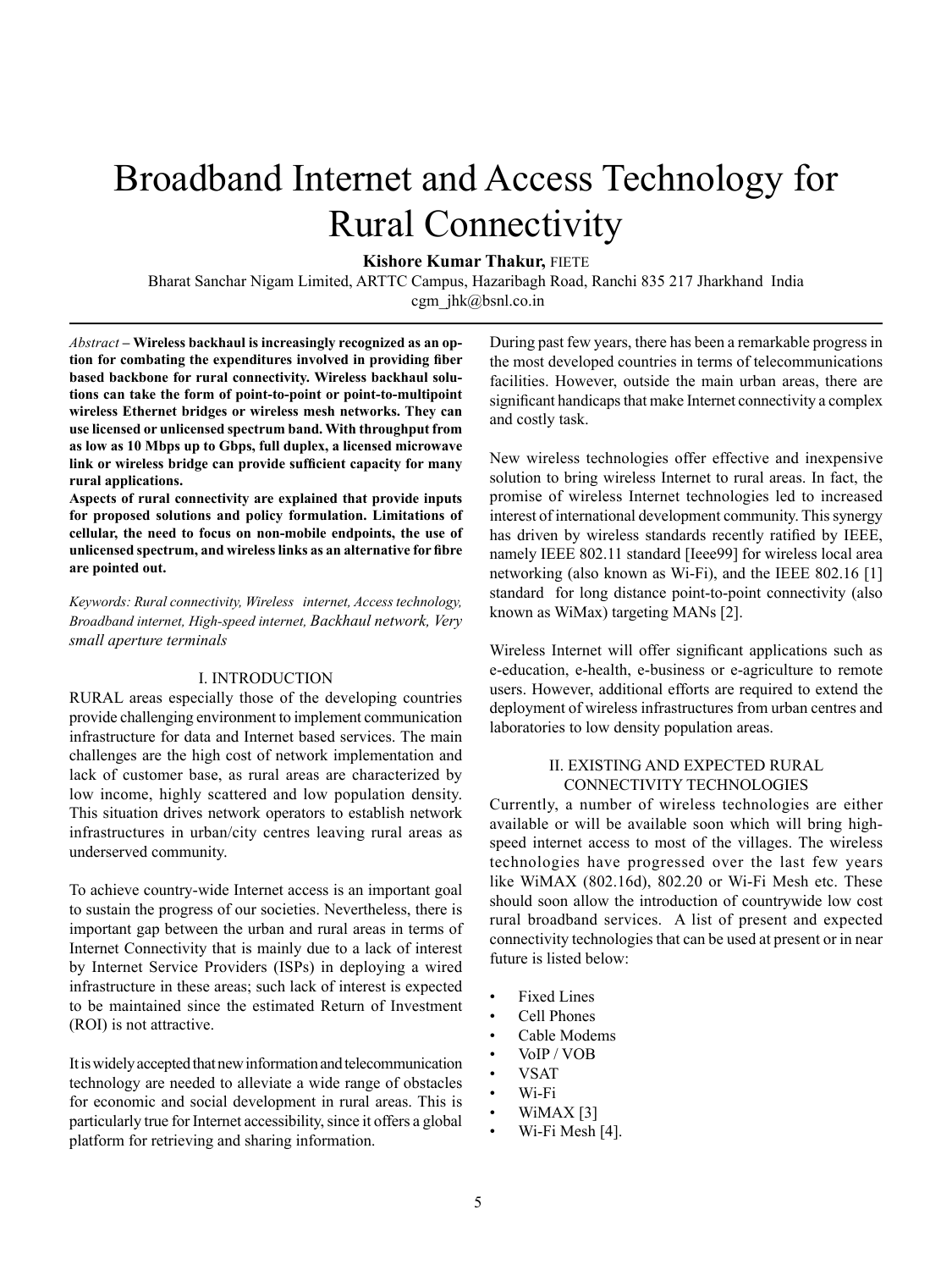Providing connectivity to the rural areas may be possible through VSAT link or an Optical Fibre Cable (OFC) feed leased from an Alternative Telecommunication Network (ATN), this feed can be used in combination with Wi-Fi Technology like Bharat Sanchar Nigam Limited is doing in rural and remote areas under the Bharat Net Initiative**.** It can, therefore, be assumed that, countrywide low cost rural Broadband services shall be made available.

## III. TECHNOLOGY ALTERNATIVES FOR ACCESS, BACKHAUL and DEVICES

Technology options are always a function of type of locations, geography and terrain. Though there are various geographies that may exist, the terrains in most likely scenarios are likely to be the following:

- i. Flat Open Space
- ii. Valley
- iii. Rugged Mountain Terrain
- iv. Deserts
- v. Islands.

The technology choice for a broadband network in rural areas has to be made mainly keeping into account the type of terrains which generally are difficult geographically, to select the most appropriate solution while keeping the cost low.

Normally, a broadband network can be divided in two main components, namely Access network and Backhaul network [5] as shown in Figure 1.

Access network provides last mile connectivity between subscriber/premises and nearest node of the service provider or point of presence (POP), whereas the Backhaul network connects all POPs of the service provider for carrying aggregated traffic of subscribers [6] to other service providers, International Gateway/Content Delivery Network (CDN). Different technologies both based on wireline and wireless are available for access and backhaul networks to provide end to end broadband services. Some of the technologies can be used both for access as well as backhaul [7].

Generally, the Access network is deployed by the licensed service providers or their franchises (MHSP) using various Wireline and wireless technologies. This network extends right up to subscriber premises/handset and must be designed and dimensioned on the basis of the services and applications that each customer may require, today and in future.

While selecting a particular technology option both speed and availability are important considerations. It is important to increase throughput (data rate) by deploying efficient IP based next-generation networks so that emerging applications and services that will play important roles in improving quality of life and boosting economic growth are supported.

## IV. OPTIONS FOR ACCESS NETWORK

*Wireline Technologies:* Wireline technologies are capable to support high speed data transfer with reliability [8]. Some of these technologies are:

- xDSL (Digital Subscriber line) over copper
- Passive Optical Network (PON) over Fibre (FTTX)
- Data Over Cable Service Interface Specification (DOCSIS)
- Ethernet-over-Coax (EoC)
- Power Line Communication (PLC).

Digital Subscriber Line (xDSL): DSL or xDSL is a family of technologies which uses the conventional telephone lines (copper cable) [9] for transmitting the digital data at higher frequency than the frequency used for voice communication. Different type of DSL technologies are:

*(i) HDSL:* High bit rate Digital Subscriber Line (HDSL) [10] is a bidirectional and symmetrical transmission system



Figure 1: A typical broadband network.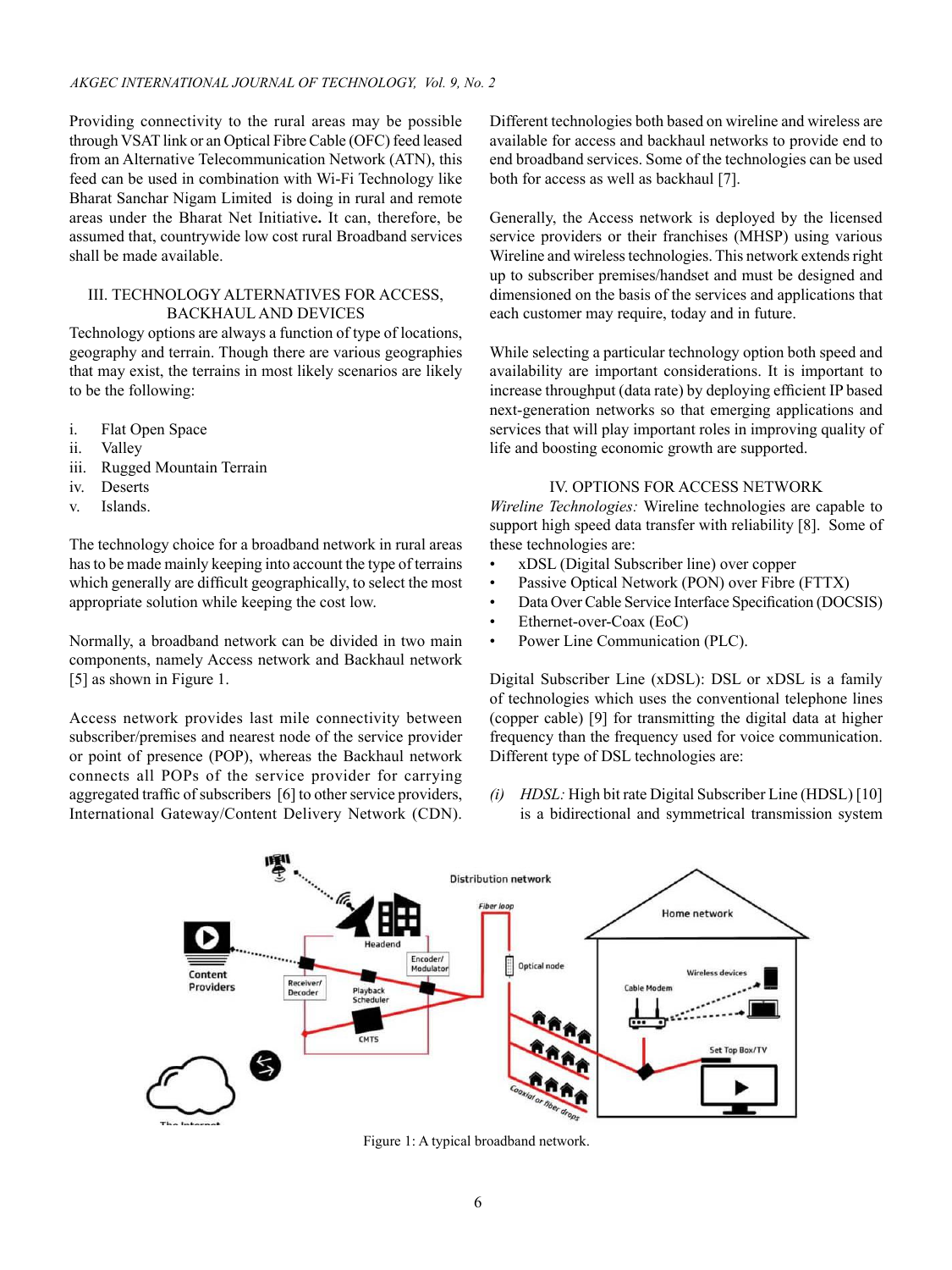that allows the transport of signals with a bit rate of 1544 Kbit/s or 2048 Kbit/s on the copper twisted pairs [11]. In this type of DSL bandwidth allocation in upstream and downstream is same. It works upto about 3 km delivering maximum speed upto 4 Mbps in each direction.

- *(ii) Asymmetric DSL:* ADSL is a form of DSL where more bandwidth can be allocated to download than to upload. It provides maximum speed of 8-10 Mbps downstream and about 1 Mbps upstream. ADSL can provide satisfactory services upto about 3-4 km from the local exchange depending on quality of copper pair. It is suited to residential use as it shares a single twisted copper pair with voice, allowing users to use the telephone and surf the Internet simultaneously on the same physical copper pair line [12].
- *(iii) ADSL2, ADSL2 plus* ADSL2 is sequel to the original ADSL recommendation, enabling improved speed, longer reach and low power consumption. ADSL2 can deliver 8-12 Mbps download speed while further extending the distance coverage. Further, the voice channels are realigned and often provide the ability to combine multiple ADSL2 lines for higher bandwidth to certain customers. ADSL 2 plus (ADSL2+) builds further on ADSL2 by increasing the bandwidth throughput extending the usable frequencies on the line [13]. These increase download speed from 8 Mbps with ADSL2 to 16 Mbps with ADSL 2 plus, at the cost of coverage which is reduced to approximately 1.5 km [14].
- *(iv) Very-High-Data-Rate DSL* (Very high speed Digital Subscriber Line) permits the transmission of asymmetric

### ACCESS TECHNOLOGY FOR RURAL CONNECTIVITY

and symmetric aggregate data rates up to tens of Mbit/s on twisted pairs. VDSL2 is an enhancement that supports asymmetric and symmetric transmission at a bidirectional net data rate up to 200 Mbit/s on twisted pairs using a bandwidth up to 30 MHz. VDSL connects to neighborhood optical network units (FTTN), which then extends connectivity to the telephone company's central office (CO) main fiber network backbone.

*(v)* In spite of continuous technological progress, physical limitations inherent to DSL technologies make them unusable in scarcely populated areas with long distances between the end users and the nearest telephone exchanges, or in regions where most houses are not connected to the telephone infrastructure. Therefore, these are not considered for a business case for rural broadband.

# *Passive Optical Network (PON) over Fiber*

- PON is an Optical Access Network (OAN) with the capability of transporting various services between the customer premises and the Service provides node over optical fibber.
- (ii) The optical section of a local Access network system could be either an active point-to-point or passive pointto-multipoint architecture. Figure 2 shows the architectures which range from Fibre to the Home (FTTH) [15], Fibre to the Building/Curb (FTTB/C) and Fibre to the Cabinet (FTTCab). The Optical Access Network (OAN) is common to all architectures shown in Figure 3; hence commonality to support various options in this system has the potential to generate large world-wide volumes. The FTTB/C and FTTCab network options are predominantly different from point of view of implementation [16].



Figure 2. Network Architecture of Access Optical Network (Source: ITU-T G.983.1).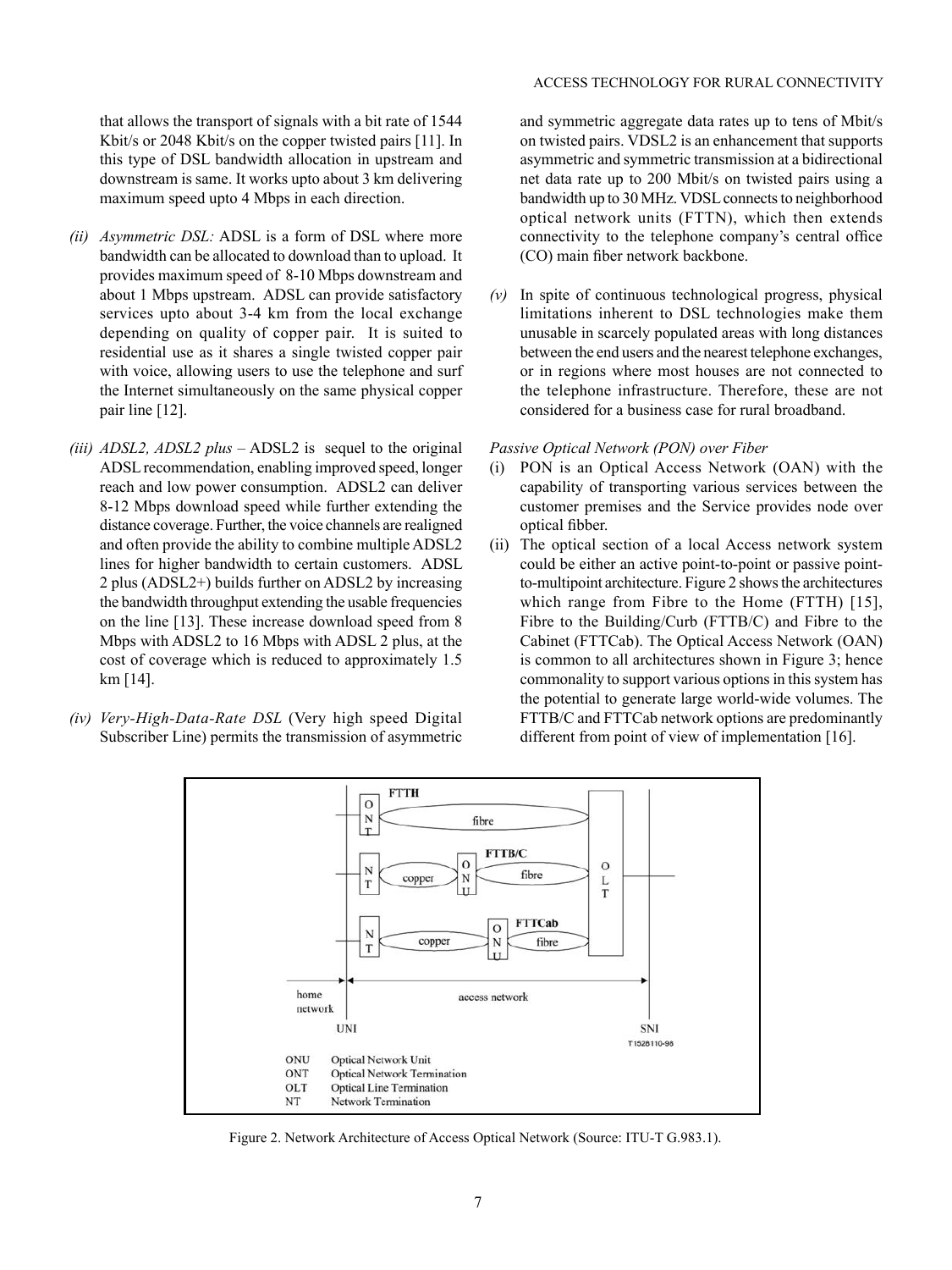

Figure 3. BSNL FTTH Architecture.

*Data over Cable Service Interface Specification (DOCSIS):*  Data over Cable Service Interface Specification (DOCSIS) defines interface requirements for cable modems involved in high-speed data distribution over cable television system networks which enable provision for bidirectional data over coaxial and hybrid fibre-coax cables for interactive services [17].

Ethernet-over-Coax (EoC): Another technology used over cable TV networks is Ethernet-over-Coax (EoC). Standards used in this technology are Multimedia over Cable Alliance (MoCA) and Home Phone Networking Alliance (HPNA). MoCA has been designed for local in-building distribution using frequency range above 862 MHz, which limits its use mainly in HFC plants. HPNA in its latest version 3.1 uses the frequency range of 4 to 52 MHz and can therefore bridge greater distance due to low loss in coaxial cables in this frequency range.

*Power Line Communication (PLC):* Power line communication (PLC) is the term used to describe several systems using electric power lines to carry radio signals for communication purposes. Power line communication technology can use the household electrical power wiring as a transmission medium. Telecommunications services can be provided over power line through the modems and injectors. Access to Internet or other telecommunication services can then be provided by a leased line/wireless/satellite link attached at the Broadband over Power Line (BPL) devices [Fig. 4]. In future, it is expected that systems will be capable to offer upto 200 Mbps speed commercially [18].



Figure 4: Broadband over power line.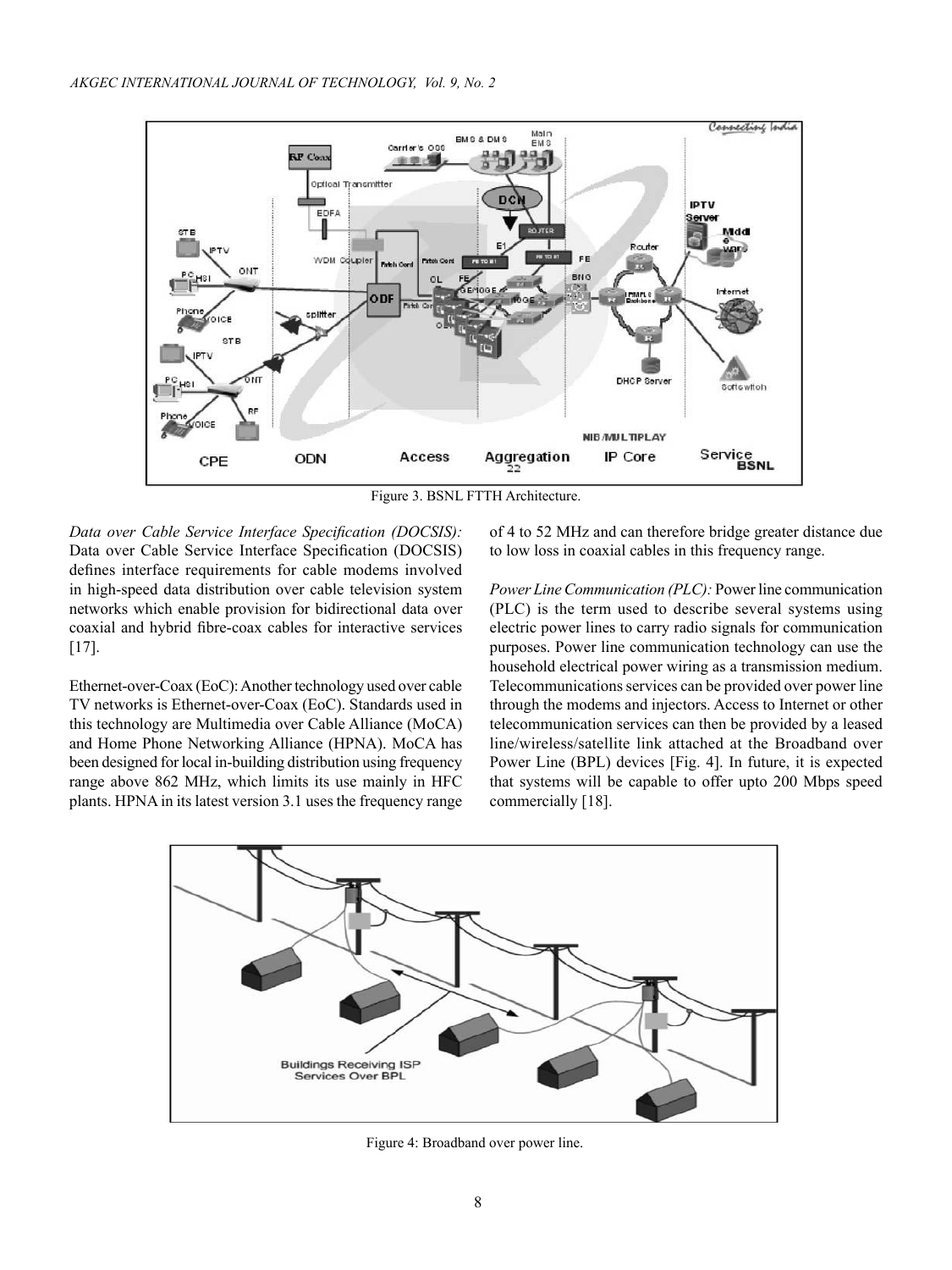#### ACCESS TECHNOLOGY FOR RURAL CONNECTIVITY

*Wireless Access Technologies:* Wireless based technologies for Broadband access are emerging rapidly due to technological innovations. Wi-Fi as one of the wireless access technology can play very important role especially in the geographies like India. To substantiate this statement some statistics are provided below.

Various wireless technologies capable of providing Broadband are described next.

*The unlicensed spectrum based Wi-Fi:* The unlicensed spectrum in sub 6 GHz bands like 2.4 GHz, 5.1 GHz and 5.7 GHz can be utilized in rural areas where interferences are unlikely to occur. This technology is a low-cost option for creating the Access Points (Hotspot) in limited coverage areas. In addition; mid capacity radio links (50 Mbps) can serve as access connections to businesses, school campuses and government facilities. This option is low-cost, easy to install and can be used to provide adequate capacity for supporting Broadband services with a mix of legacy and Ethernet traffic. Due to its affordability, scalability and versatility, Wi-Fi Hotspot are spreading beyond urban to rural areas. Wi-Fi technologies can be configured into point-to-point and point-to-multipoint networks to improve range and provide last mile access for broadband.

Wi-Fi networks offer affordable, scalable and versatile technologies that can facilitate the spread of Internet access in rural and urban areas alike. Modern technology also makes it possible to integrate a server with high storage capacity with the Wi-Fi hotspot equipment. As the cost of such servers has come

|                  | Mode of Access                    |          |                                                  |        |                                       |                          |                       |          |              |          |
|------------------|-----------------------------------|----------|--------------------------------------------------|--------|---------------------------------------|--------------------------|-----------------------|----------|--------------|----------|
| Segment          | Wireless Subscribers (in million) |          |                                                  |        |                                       | <b>Total Subscribers</b> |                       |          |              |          |
|                  | Wired Subscribers (in<br>million) |          | Fixed Wireless (Wi-Fi, Wi-<br>Max, Radio & VSAT) |        | Mobile Wireless<br>$(Phone + Dongle)$ |                          | <b>Total Wireless</b> |          | (in million) |          |
|                  | $Dec-17$                          | $Mar-18$ | Dec-17                                           | Mar-18 | $Dec-17$                              | $Mar-18$                 | Dec-17                | $Mar-18$ | $Dec-17$     | $Mar-18$ |
| <b>Broadband</b> | 17.86                             | 17.95    | 0.441                                            | 0.457  | 344.57                                | 394.19                   | 345.01                | 394.65   | 362.87       | 412.60   |
| Narrowband       | 3.43                              | 3.28     | 0.013                                            | 0.014  | 79.65                                 | 78.06                    | 79.66                 | 78.07    | 83.09        | 81.35    |
| Total            | 21.28                             | 21.24    | 0.455                                            | 0.471  | 424.22                                | 472.25                   | 424.67                | 472.72   | 445.96       | 493.96   |

|  | TABLE 1 - INTERNET SUBSCRIBER BASE TRENDS |
|--|-------------------------------------------|
|  |                                           |

[*Source*: TRAI]



Figure 5. Wi-Fi Access through Wi-Fi Hotspot.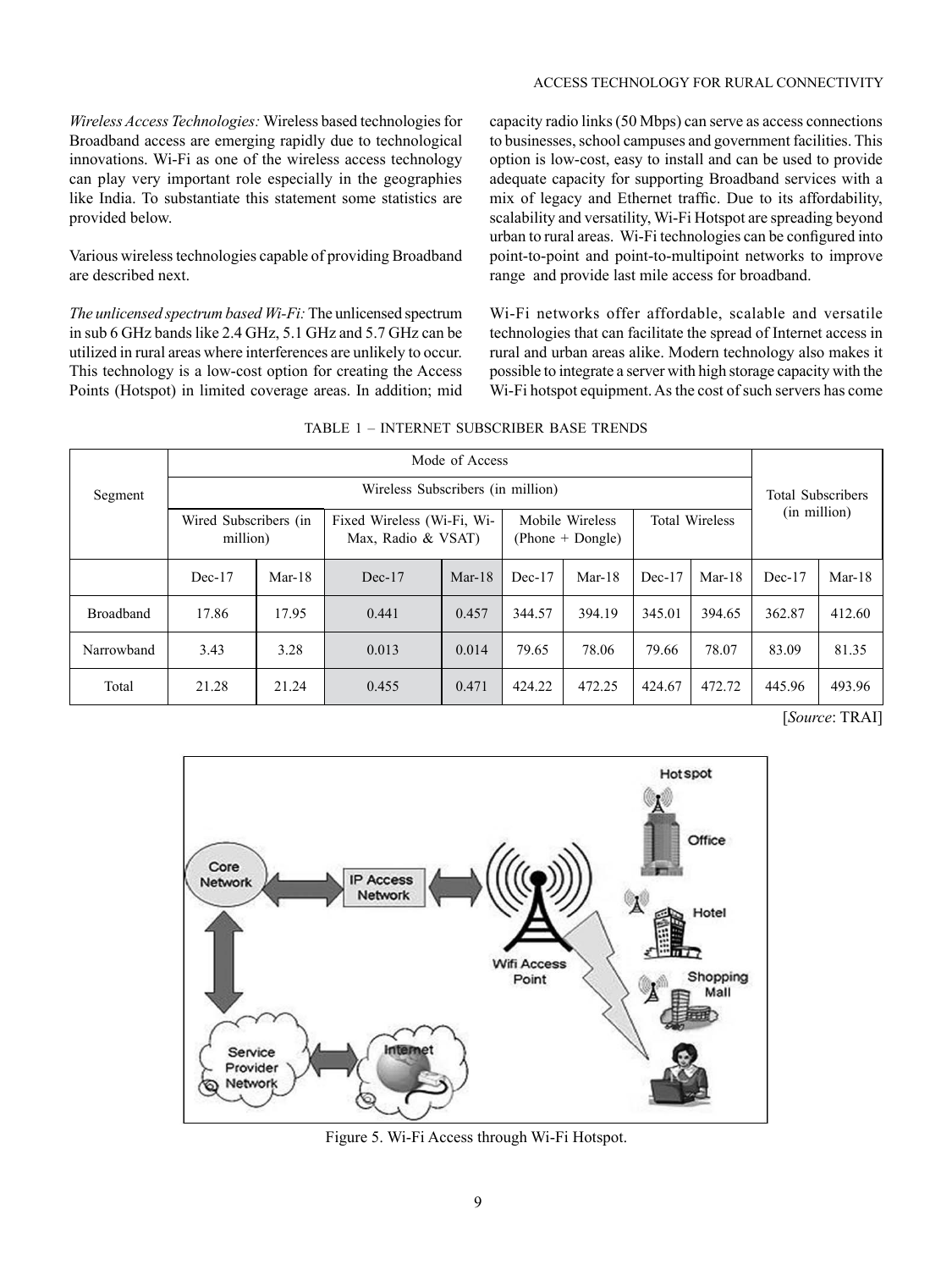down significantly, along with the cost of storage, and the form factors of such devices are very small, it should be possible to cache or download content for easy browsing even when the backhaul connectivity is not available. Such an arrangement can find great application in storing children's study materials, educational data, agricultural and health related information, as well as movies and entertainment content, for the benefit of Wi-Fi users in areas with irregular connectivity, such as rural areas.

*Advancements in Wi-Fi technology:* Wi-Fi uses radio waves that run at a specific frequency, generally 2.4 GHz and 5 GHz, to create wireless networks. The widespread adoption of Wi-Fi technology is attributable both to technological advancements in standards as well as the fact that most jurisdictions have fully or partially de-licensed the radio frequencies on which it operates, hence drastically bringing down the cost of delivering Wi-Fi services [19].

Wi-Fi technology has gone through significant advancements in the years since 1997, when the 802.11 standard was first adopted by the IEEE [20]. These subsequent improvements to the technology have enabled better speed, reliability and security in the usage of Wi-Fi networks. Table 2 summarises the Wi-Fi generations currently in use.

| Standard | Year of<br>introduction | Frequency        | Maximum<br>connection speed |
|----------|-------------------------|------------------|-----------------------------|
| 802.11a  | 1999                    | 5 GHz            | 54 Mbps                     |
| 802.11b  | 2000                    | $2.4$ GHz        | 11 Mbps                     |
| 802.11g  | 2003                    | $2.4\text{ GHz}$ | 54 Mbps                     |
| 802.11n  | 2007                    | $2.4/5$ GHz      | 450 Mbps                    |
| 802.11ac | 2014                    | 5 GHz            | 1.3 Gbps                    |

TABLE 2 – CURRENT WI-FI GENERATIONS [21]

*IMT standard based Cellular Access technologies using Licensed Spectrum:* New wireless technologies are capable to provide faster data communications services along with voice. These are based on the International Telecommunication Union (ITU) family of standards under the International Mobile Telecommunications (IMT) programme and commonly known as 4G and beyond (5G) technologies [22].

However due to cost considerations for network which works in licensed spectrum band as well as high smart devices these are yet to proliferate in rural areas and are not likely support the business case for rural and remote areas yet [23].

Both wireline and wireless technologies have their advantages and disadvantages. One fact is very vital that wireline technologies are having much greater capacity as compared to wireless technologies. However, there are many developments in wireless technologies based on Wi-Fi and players have started using this technology for access in a cost-effective manner.

*Satellite Based Communication for Broadband Access:* VSATs offer opportunities for achieving universal broadband coverage through the large areas achievable via a single footprint, and the fact that satellite technologies can be deployed as soon as the satellite is operational, regardless of terrain, distance or any availability of 'last mile' infrastructure [24].

Use of satellite technology for broadband access offers significant advantages in terms of ubiquitous coverage, simplicity in network design, reliability and rapid deployment and is very effective to serve rural and inaccessible hilly areas where wired access as well as terrestrial wireless is cumbersome to install and maintain. Though the perception is that today's satellite solutions lag behind fiber and wireless technologies in latency, mass throughput, and cost per bit, however, in future satellites are becoming very advanced in terms of reliability, speed of deployment, and security. Indeed, the next generation of satellites have started delivering higher transmission speeds, potentially competing with other types of Broadband connectivity both in terms of speeds and costs (Broadband Commission, ITU).

*Advantages of using VSAT for broadband access:* VSAT based services can be deployed anywhere. It provides Broadband access independent of the local terrestrial/ wireline infrastructure, which is particularly important for backup or disaster recovery services as well as in accessible areas.

- The services can be deployed quickly within a few hours.
- VSAT enables customers to get the same speeds and SLAs at all locations across their entire network regardless of location.
- Current VSAT systems use a broadcast download scheme which enables them to deliver the same content to tens or thousands of locations simultaneously at no additional cost [25].

*Limitations of VSATs:* Latency (delayed response) is generally experienced by VSAT links. As in case of GSO signals relay from a satellite 22,300 miles above the Earth, a minimum latency of approximately 500 milliseconds for a roundtrip appears. They are subject to signal disturbances due to the weather; the effect is typically far less than that experienced by one-way TV systems that use smaller dishes. VSAT services require an outdoor antenna installation with a clear view. This may make installation in skyscraper urban environments or locations where a customer does not have roof rights problematic [26].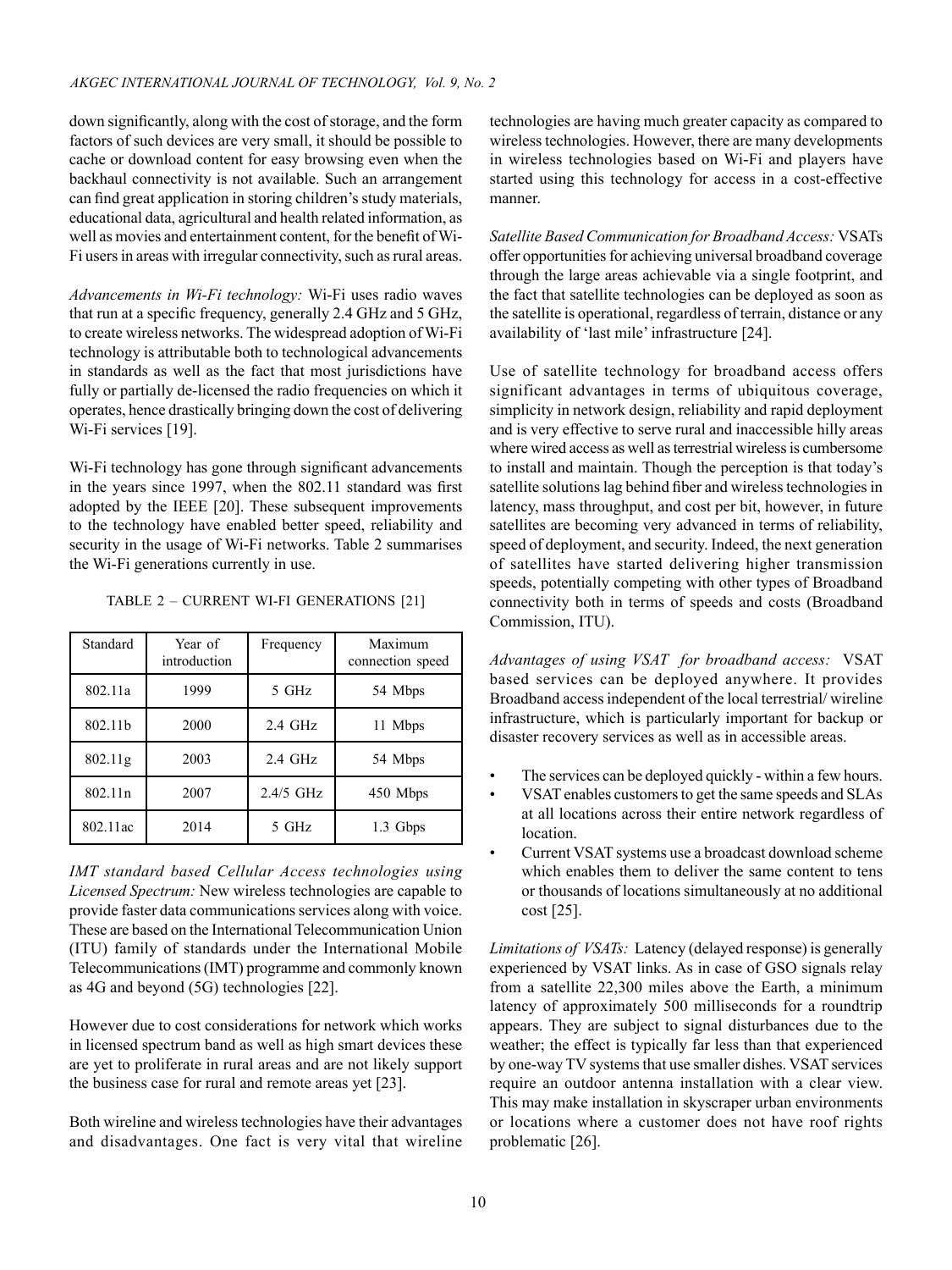#### ACCESS TECHNOLOGY FOR RURAL CONNECTIVITY

## V. SELECTION OF TECHNOLOGY FOR BROADBAND ACCESS

A host of many factors influence the optimal choice of technologies[27]. Among the most important are:

- Type of terrain
- Speed of deployment
- Data handling capability to the customer
- The existing footprint and quality of the fixed telephone network
- The availability of spectrum suitable for fixed and mobile voice and data services
- Cost of service provision
- Capacity of the masses to pay.

The technology options for delivering wired local loop broadband connectivity include the rollout of xDSL, DOCSIS cable, and fiber to the home infrastructure. All these suffer from the high cost of deployment as well as cumbersome and timeconsuming process for installation. Wireless options include the rollout of mobile (2G, 3G, 4G), wireless broadband (Wi-Fi, WLAN), and VSAT infrastructure. Within cell-based (mobile) wireless standards, all users connect to a single base station, and the transmission bandwidth has to be shared among all users in the cell's coverage area. Most of these technologies suffer from the high cost of deployment except those making use of unlicensed spectrum to avoid high spectrum-oriented costs.

Wi-Fi is proving to be an ideal option for Broadband access in rural areas because of its cost advantage and ubiquity of the Wi-Fi compatible access devices. The advantages and disadvantages of Wi-Fi based wireless versus Wireline Broadband access have been analyzed and listed in Table 3.

|                       | Advantages                                                                                                                                                       | Disadvantages                                                                    |
|-----------------------|------------------------------------------------------------------------------------------------------------------------------------------------------------------|----------------------------------------------------------------------------------|
| Wi-fi based<br>access | • Low Capex<br>• Unlicensed Spectrum<br>Quick & easy deployment<br>• Ubiquitous availability of<br>affordable devices due to<br>economies of scale<br>• Low Opex | • Distance<br>Limitation<br>• Unable to serve<br>very dense<br>population areas. |
| Wireline<br>broadband | • High capacity broadband<br>• Very high data rate<br>• Evolution to extremely<br>high throughput                                                                | • Expensive (capex)<br>to deploy new<br>network<br>• High opex                   |

TABLE 3 – WI-FI V/S WIRELINE

Considering the lower cost of deployment and also its usage in unlicensed band, Wi-Fi emerges as a compelling technology sweet-spot for access in rural areas, especially when the inexpensive devices which are Wi-Fi enabled are widely available.

# VI. OPTIONS FOR BACKHAUL TECHNOLOGIES

Another pillar for Broadband network infrastructure is the backhaul network. Regardless of the technology selected for the Access, the main requirement of broadband services in rural areas is how to transport data capacity to and from the Access node and centralized node of core network. This backhaul connection to the access node should be able to carry at least to the order of 100 Mbps to the nearby point of presence (PoP), and sometime even more.

*Terrestrial Microwave Based Backhaul:* The microwave transmission in licensed spectrum band is separated into two low and high frequency groups. The low frequency group uses the spectrum between 6 and 11 GHz and is more focused on long haul, high capacity transport to rural access nodes. The high frequency group utilizes the 13-38 GHz spectrum and is more oriented towards medium and short haul applications.

Taking advantage of low frequency group radios operators can easily build long haul links that span over 30 km per hop and may reach up to 130 km with more sophisticated planning. Such high capacity links can be cascaded together to create radio trunks for networks spanning thousands of miles over virtually any terrain. Long haul radio technology is already tested and proven having been in service for years carrying real-time traffic in applications ranging from broadcast TV, to controlling and monitor of gas pipes, water systems and power grids, to military applications [28].

Today, radio solutions offer operators a reliable technology for long haul transport. Accompanied by new high capacity techniques, microwave radios can now be utilized as a costefficient alternative to fiber and serve the growing need for Broadband services in rural communities.

*Satellite Based Backhaul:* Satellites have been successfully serving the traditional markets *i.e.* telephony and broadcasting, covering large geographical areas using single beam/ transmission. For satellite operators, their footprint is virtually limitless. Demand for two-way Broadband Access over large geographical areas not served by telecommunication infrastructure is ever increasing.

Satellite telecommunications technology has the potential to accelerate the availability of high-speed Internet services in developing countries, including the least-developed countries, the land-locked and island nations, and economies in transition.

Though satellites are generally designed for a 15-year life they often provide service for periods of 18 years or longer. Satellites are inherently highly reliable and provide a very high availability (up-time) compared with terrestrial solutions like fiber/copper cable or terrestrial wireless – particularly in developing countries where long sparse distances need to be covered.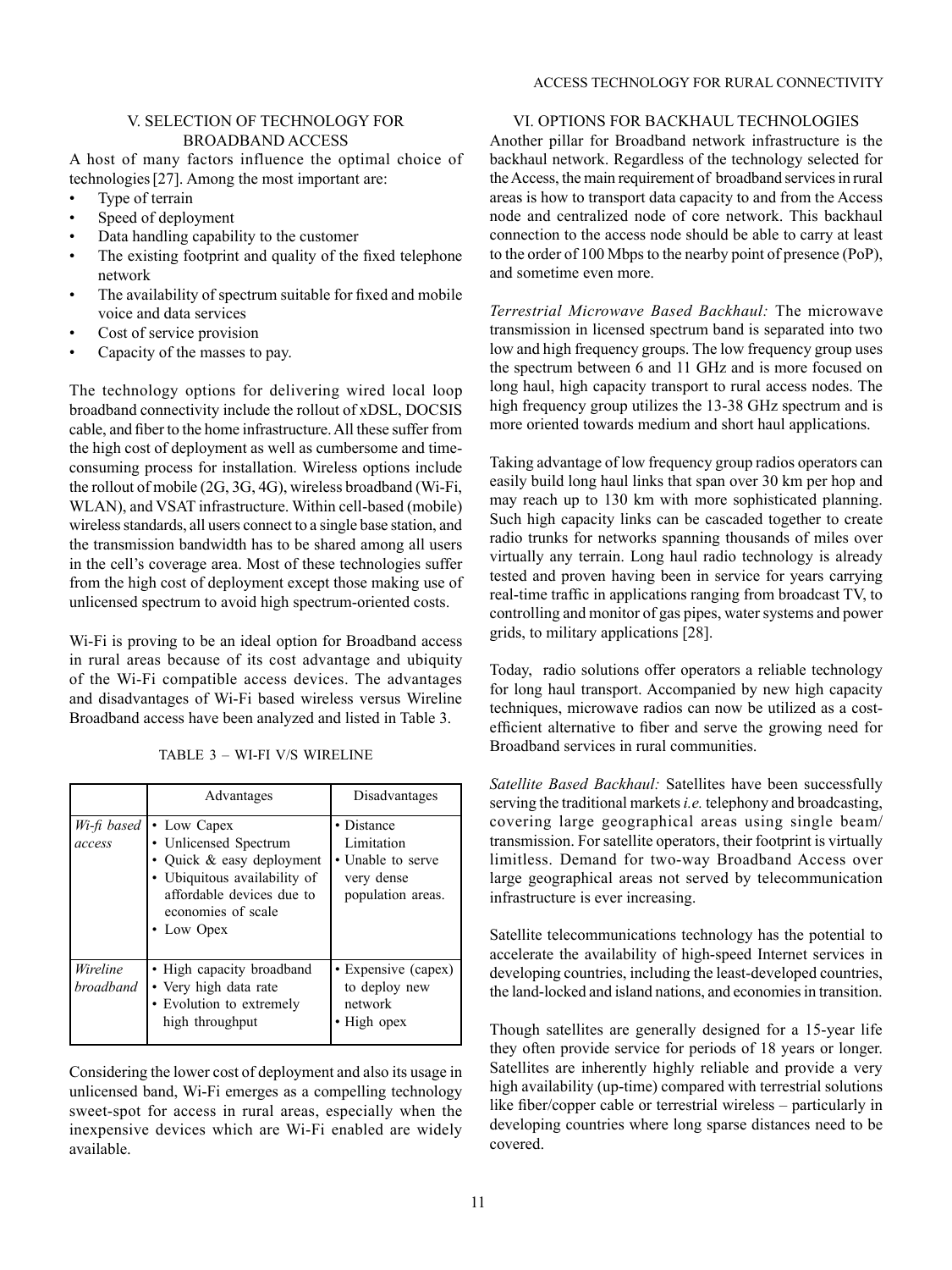Meanwhile, there are inherent latency (the time it takes to send and receive a message, 540 ms to 800 ms for a geostationary satellite in a typical environment) issues associated with the delivery of broadband using geostationary satellites. Latency is however not a problem for many applications like basic email access and web browsing. Since latency is due to the distance between the satellites and the earth, satellites in lower earth orbits have less latency than geostationary satellite networks [29].

Besides there are frequency dependent atmospheric/rainattenuation problems for satellite signals especially in tropical areas – which creates issues primarily for higher frequencies like Ka-band. However, with improved technology in place to mitigate latency and attenuation issues, the underlying advantage of true global Broadband Access availability of satellite Broadband (*i.e*. data and web-based applications) is unmatched. One issue is that of the data capacities of the

satellite bases Backhaul, which is not up to the mark yet [30].

*Optical Fiber Based Backhaul:* As the optical fiber based transmission system has enormous capacity, they are ideally suited for the backhaul segment for broadband specially taking into account the futuristic high-speed broadband applications. Even though wireless is accepted as an economical option for delivering "last mile" connectivity, backhaul traffic is usually carried via fiber-optic networks because of their high capacity. That is why optical fiber systems are forming the integral part of National Broadband Backbones. Issues with optical fiber systems are high CAPEX which needs funding from public agencies and also the time it takes to create the network.

## VII. SELECTION OF TECHNOLOGY FOR BACKHAUL NETWORK

Comparison of three dominant backhaul technologies is given in the Table 4.



Figure 6. Satellite based backhaul services.

| TABLE 4 – TECHNOLOGIES FOR BACKHAUL IN RURAL AREAS |  |  |  |  |
|----------------------------------------------------|--|--|--|--|
|----------------------------------------------------|--|--|--|--|

|                 | Terrestrial Microwave                                                                          | Fiber                                                                                           | Satellite                                                 |  |
|-----------------|------------------------------------------------------------------------------------------------|-------------------------------------------------------------------------------------------------|-----------------------------------------------------------|--|
| Capacity        | Limited                                                                                        | No limit                                                                                        | Limited                                                   |  |
| <i>Distance</i> | Cost per link. Some incremental<br>cost with the distance                                      | Directly dependent                                                                              | No Dependence                                             |  |
| Terrain         | Any line of sight required                                                                     | Becomes costly when trenched in<br>mountains, desert, rocky plains or jungles                   | Any. Ideal for remote and difficult to<br>Access terrain. |  |
| Climate         | Sometime might need to select<br>protected all indoor installation<br>for the active equipment | Limits on Aerial fiber optic cable<br>installation                                              | Suffers from rain attenuation/<br>atmospheric conditions  |  |
| Accessibility   | Need Access only to the end<br>$points - two base stations for$<br>example                     | Trenching can be tricky if there is no<br>Access for vehicles along the path                    | No issue                                                  |  |
| Time frame      | Time taken in site acquisitions<br>and towers erections                                        | Right of way, and construction works<br>may take a while and increase linearly<br>with distance | Instant                                                   |  |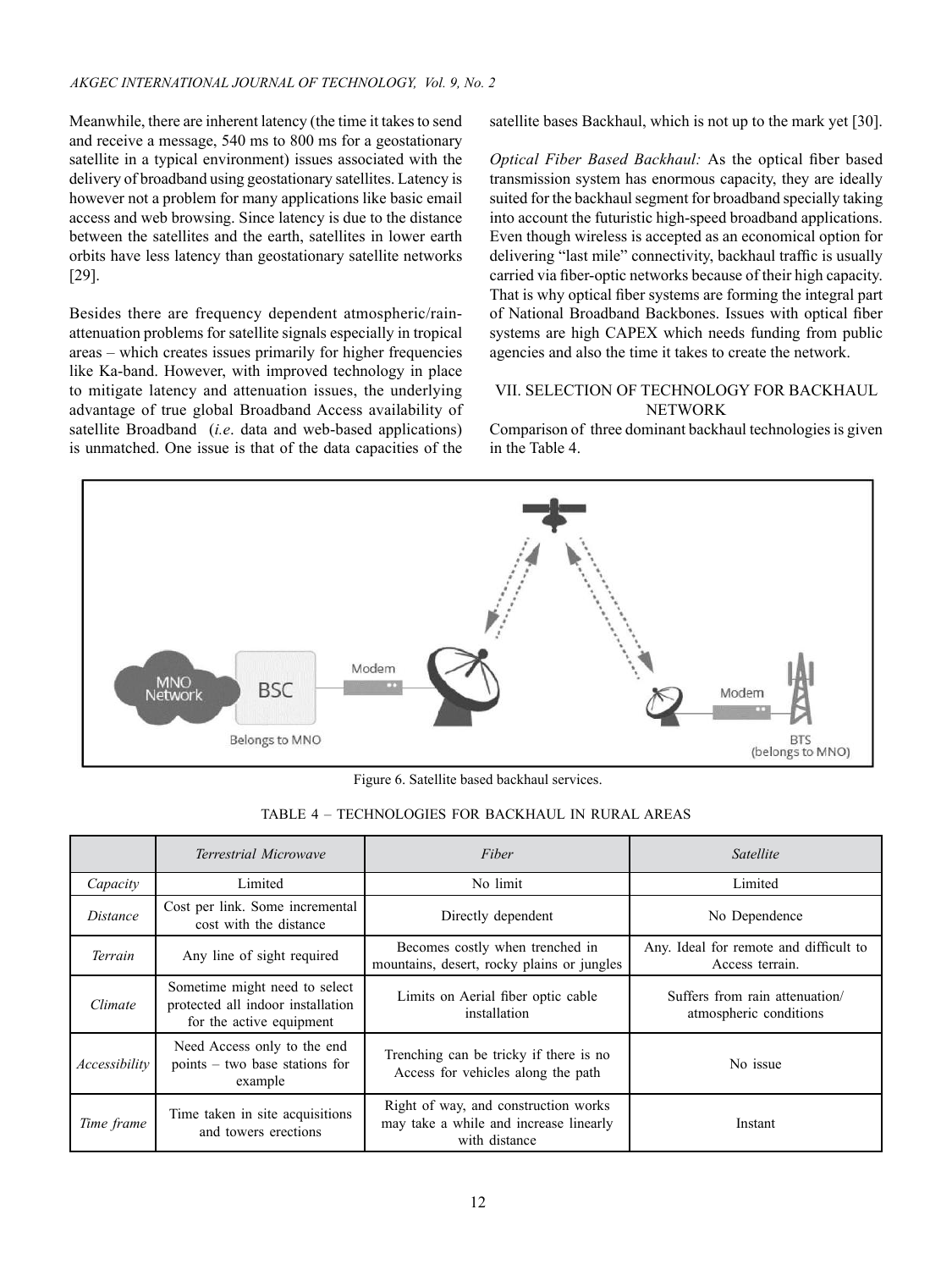While fiber has an obvious advantage in terms of capacity, it often does not fit the bill for rural deployment being too costly and too time consuming to deploy. Microwave on the other hand offers shorter setup cycles after obtaining the spectrum license. Satellite is suitable for providing Backhaul connectivity to remote and hilly areas which are difficult to access, otherwise.

Backhaul connectivity is often limited by the availability of the fiber-based network. The delivery of backhaul connectivity to rural areas lacking fiber-based network involves balancing of concerns about broadband access, connection quality, and the expenditures and delays entailed in rolling out supporting infrastructure. The benefits of terrestrial wireless backhaul technologies specially in unlicensed spectrum bands are worth considering in such cases.

Wireless backhaul is increasingly recognized as an option for combating the expenditures involved in providing fiber based backbone for rural connectivity. Wireless backhaul solutions can take the form of point-to-point or point-to-multipoint wireless Ethernet bridges or wireless mesh networks. They can use licensed or unlicensed spectrum band. With throughput from as low as 10 Mbps up to Gbps, full duplex, a licensed microwave link or wireless bridge can provide sufficient capacity for many rural applications [31].

#### VIII. CONCLUSION

Four aspects of rural connectivity that are inadequately understood were explained. The discussion would affect both proposed solutions and policy formulation. Limitations of cellular, the need to focus on non-mobile endpoints, the use of unlicensed spectrum, and wireless links as an alternative for fiber were pointed out.

Rural connectivity is poised to be a powerful new rural infrastructure that nurtures local economies and leads to education, social development, and other kinds of infrastructure. In the best case, rural connectivity will bring new options to these regions, produce a visible improvement in the quality of life, and reduce the pressure towards urbanization (with its associated societal costs). Besides reviewing the candidate technologies, finer points of wireless connectivity that need to be understood were covered to make this vision happen.

#### REFERENCES

- [1] D. Johnsto and J. Walker, "Overview of IEEE 802.16 security," IEEE Security and Privacy, v 2, n 3,2004, http://ieeexplore.ieee. org/stamp/stamp.jsp?tp=&arnumber=1306971.
- [2] S. Nedevschi, J. Pal, R. Patra and E. Brewer, "A Multidisciplinary Approach to Studying Village Internet Kiosk Initiatives: The case of Akshaya." *Policy Options and Models for Bridging Digital Divides,* Tampere, Finland, March 2005.
- [3] J.D. Saunders, C.R. McClure and L.H. Mandel, "Broadband applications: categories, requirement and future frameworks" Peer Reviewed Journal on internet", vol.17, no. 11, 5 November 2012.
- [4] S. Sen. *Topology Planning for Long Distance Wireless Mesh Networks,* Master's thesis, IIT-Kanpur, May 2006. *with Bhaskaran Raman*.
- [5] World Economic Forum. *The Global Information Technology Report*. http://www.weforum.org/gitr.
- [6] B. Raman and K. Chebrolu. "Design and Evaluation of a new MAC Protocol for Long-Distance 802.11 MeshNetworks." Proc. *11th Annual International Conference on Mobile Computing and Networking paper*, Aug/Sep 2005.
- [7] Wireless Internet Institute, *The Wireless Internet Opportunity for Developing Countries*, ISBN-0-9747607-0-6. www.w2i.org. November 2003.
- [8] T. Starr, J. M. Cioffi and P. Silverman, *Understanding Digital Subscriber Line Technology*, Prentice-Hall, 1998.
- [9] M. Andrews and L. Zhang, "The access network design problem," in *FOCS,* 1998, pp. 40–59.
- [10] M. J. Miller and S. V. Ahamed, *Digital Transmission Systems and Networks*, Computer Science Press. 1987 & 1988.
- [11] J. Beaubein, "Rwanda Looks to a Wired Future" National Public Radio audio broadcast on August 23, 2005. http://www.npr.org/ templates/story/story.php?storyId=4811417.
- [12] S. Ivezic, D. Celj, V. Mandaric and Z. Unkovic, "Information Technology, Strategy Planning for Telecommunication Company- an Experience", *ConTel*, 1997, Zagreb.
- [13] *Asymmetric Digital Subscriber Line (ADSL) transceivers Extended bandwidth ADSL2 (ADSL2+)* ITU-T Recommendation G.992.5.
- [14] S. Ivezic, D. Celj, V. Mandaric and Z. Unkovic, Information Technology, Strategy Planning for Telecommunication Company- an Experience, ConTel, 1997, Zagreb.
- [15] S.F. Shaukat, U. Ibrahim and S. Nazir, "Monte Carlo Analysis of Broadband Passive Optical Networks," *IDOSI*, vol. 12, no. 8, pp: 1156- 1164, 2011.
- [16] F.J. Effenberger, H. Ichibangase and H. Yamashita, "Advances in Broadband Passive Optical Networking Technologies", *IEEE Communications Magazine*, pp. 118-124, Dec. 2001.
- [17] J. Martin and M. Westall, "Validating an 'ns' Simulation Model of the DOCSIS Protocol", under submission. Available at http:// www.cs.clemson.edu/~jmarty/docsis.html.
- [18] S. Galli and L. Oleg, "Recent developments in the standardization of power line communications", *IEEE Communications Magazine,* pp. 64–71, July 2008.
- [19] R. Tang, "Indoor Propagation in Cellular/PCS System Design", *Proc. Wireless Communications and Systems, IEEE 1999 Emerging Technologies Symposium,* pp 8.1 – 8.4, 1999.
- [20] S. Ranvier, "Path Loss Models", S-72.333 Lectures Physical Layer Methods in Wireless Communication Systems, Radio Laboratory, HUT, 2004.
- [21] J. Reynolds, "Going Wi-Fi: A Practical Guide to Planning and Building an 802.11 Network", *Focal Press*, 2003.
- [22] 3GPP,"Long Term Evolution of the 3GPP radio technology" www.3gpp.org/Highlights/LTE/LTE.htm.
- [23] ITU-R M.1645 "Framework and overall objectives of the future development of IMT-2000 and systems beyond IMT-2000" www.itu.int/rec/R-REC-M.1645/e.
- [24] H. D. Clausen, H. Linder and B. Collini-Nocker, "Internet over Direct Broadcast Satellites," *IEEE Commun. Mag.*, pp. 146–51, June 1999.
- [25] *Vsat Network*s, John Wiley & Sons Ltd, 2003.